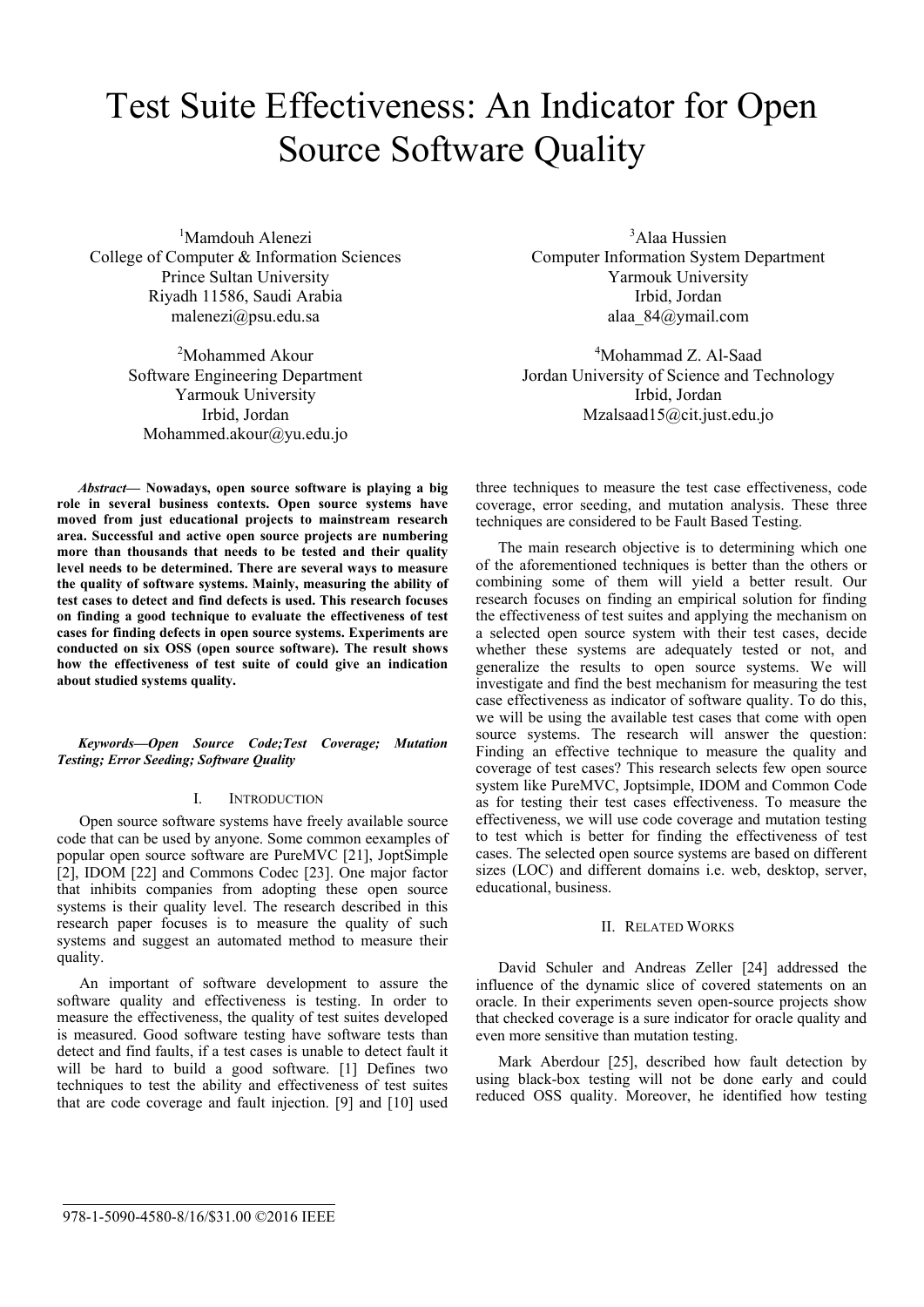effectiveness in finding errors will be improved by mixing three major types of testing in OSS projects (i.e., structured testing by the project team, regression test automation, and user testing).

Saifan et al [26], utilized meta-models for synchronizing test models with their corresponding structure model. When any change takes place in the component structure model of the system under test (reductive modification), component meta model will specify and transmit changes that should be taken to update the test model. To evaluate their proposed approach, they compare the effectiveness of reductive test suite in terms of the ability of finding errors with the re-test approach. The results show how test suite is reduced without negative impact on the effectiveness of the fault detection.

Pavneet et al. [27] studied two open source systems to measure the relationship of code coverage and its effectiveness in killing real bugs from the software systems. Randoop is used as a random test generation tool to generate test suites with varying levels of coverage and run them to analyze if the test suites can kill each of the real bugs or not. The result of the experiment shows that there is a tangible statistically significant correlation between code coverage and bug kill effectiveness, which have an indeed relationship with the software quality.

#### III. BACKGROUND

#### *A. Code coverage Technique*

Code coverage test is a systematic method that can help with monitoring the quality of testing, based on control flow of programs. Code coverage is considered as a white box testing technique. It's used for the assurances of the test case quality [1]. For code coverage there are multiple techniques like branch coverage, function or statement coverage and condition coverage can be used. Test coverage shows a percentage of how thoroughly a program is exercised by a given test suite. Code coverage or coverage is ability of test suits to cover aspects of code and its functions, Maximum coverage results in good software's.

Code coverage satisfaction doesn't necessarily mean that faults can be detected effectively. Actually, test cases that cover 100% code coverage may not find any fault. Code coverage only evaluates the test data generation aspect of the code while it doesn't cover faults for those fault-based techniques should be applied to find the faults. Fault-based techniques are usually applied with the aim of increasing the confidence that the developed code do not have a certain type of defects. Fault-based testing is an adequacy criterion that measures the ability of test cases in detecting injected faults.

## *B. Error seeding Technique*

Error seeding is standard fault-based technique in which experienced developers inject faults in the source code. Error seeding is a manual process where defects i.e. "errors" are inserted by experienced developers into the source code to find the effectiveness of developed. Test cases by detecting

the inserted defects. However, these injected faults are usually not reproducible. Furthermore, these injected faults highly dependent on the developer opinion and not generalizable for large systems. Error seeding is a laborious and time consuming activity and hence cannot be applied for large projects.

## *C. Mutation Testing Technique*

Mutation testing is also referred by some as white box testing is an analysis technique to test the error seeding method in a systematic way to evaluate the quality of test suite. Mutation refers to creating of small modification of program and creating a mutant of original source code. Idea is to identify the mutant and kill it. Thus, detection of fault, when are introduced to assess the quality of test case [3]. For this the code that is mutated and one that is original are compared, if the results are similar the mutant remains alive and if detected the mutant is killed. Effectiveness of this technique is measured by amount of mutant that can killed and use case is said to be effective if kill maximum possible mutants. [5]. There are three types of mutation, first value mutation; it involves modifying the value of constants or variables. Second is statement mutation where a certain line is deleted or the orders of lines in the code are being changed. The third is decision mutation the conditional statements are modified [7].

#### IV. RESEARCH METHODOLOGY

#### *A. Research Questions*

As described the research focuses on evaluation of techniques for measuring the effectiveness of test cases suites. The research will focus on two things line coverage and mutation coverage. This research aims to answer the following research questions for large Java programs

- *1. How can we measure the effectiveness of test cases of open source software systems?*
- *2. What is the acceptable quality level of open source software systems?*

## *B. Research Workflow*

Goal of this research is to evaluate the two techniques mutation and line coverage testing and finding an effective technique to measure the test suites quality. Following steps have been adapted to answer the research question following four main steps were adapted.

> • Mechanism collection, the best mechanism to measure the effectiveness of test cases on finding and detecting defects in the source code will be collected. This part will be achieved by exploring several literature reviews, related works that have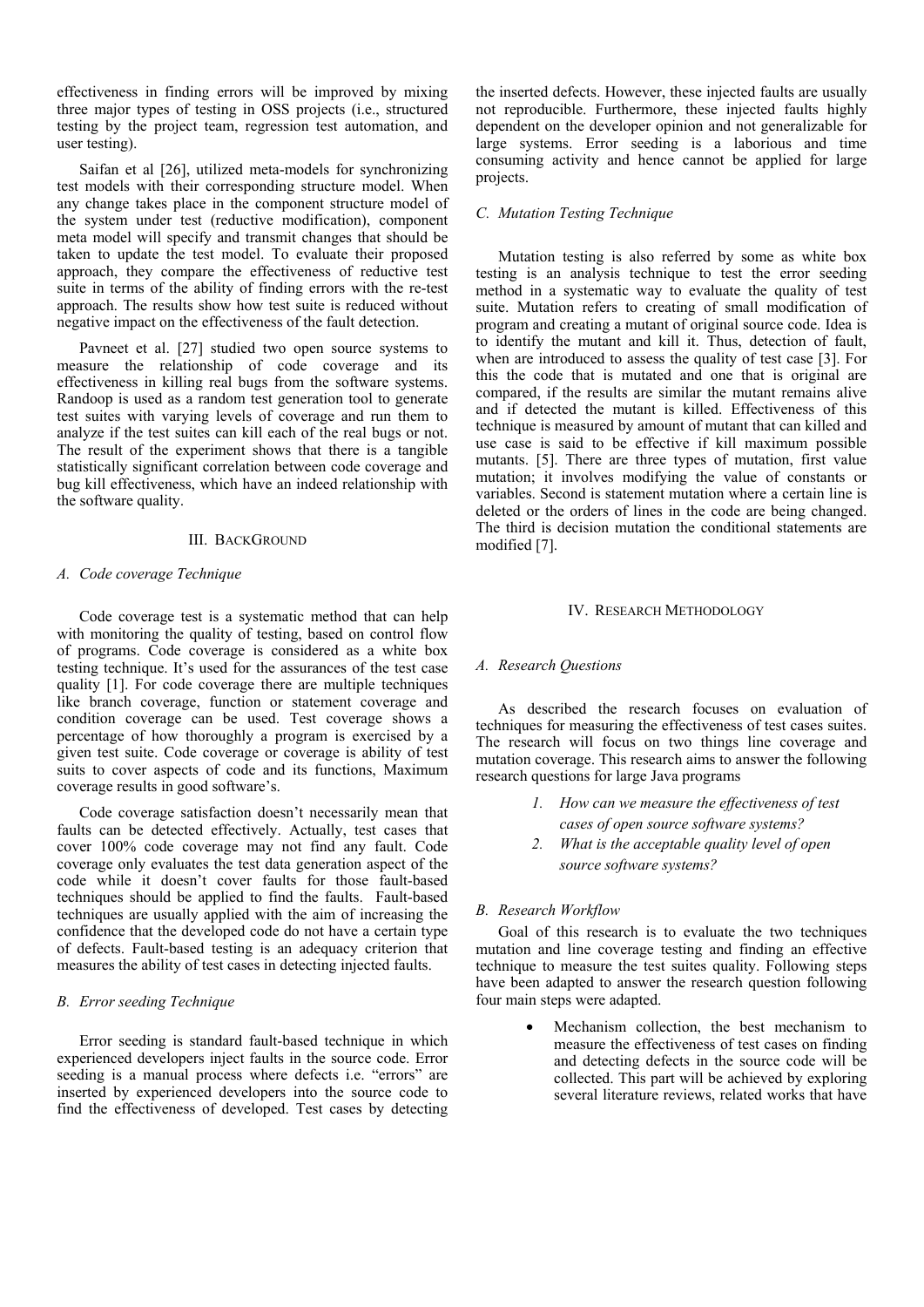been published in a credible conference or journal on how to measure the effectiveness of test cases. Then applying the recommended techniques to chosen open sources systems' test cases.

- Open source code collection, here we will select several systems with their available test cases and apply the best measure that we found in the first part into the selected systems.
- Analysis technique collection, here the qualitative data analysis techniques will be used to analyze the collected data that are extracted from a literature reviews and papers.
- Result collection, by comparing and contrasting the findings of the output of the tests we will be doing to open sources systems test cases.

Then, we will try to generalize the results to open source systems since we will apply the best techniques to open source systems testing. The results will tell us if these systems are adequately tested or not.

## *C. Studied System*

For evaluation purposes, we collect six, different related domains, free open source applications that are implemented using Java programming language. Table 1 list the selected applications for research along with its no of test cases that made with each open source project and number of classes that each open source project have.

PureMVC is a well-known concept of building the applications as model, view and controller; it has 25 classes and test case suite of 26. Cinema is an open source application to handle the movie tickets and scheduling of movies, it is 6 no of classes with 212 test case suite. ApaCLi is an open source application to pass programs with command line options, it has 18 classes and 121 test cases. JOpt Simple is a way to pass command line options like javac to programs. It has 545 test cases for 62 classes. Common Codec contains different Base 64 and Hexadecimal encoders and decoders. It has 501 test cases suite for just 22 classes. Idom2 is an open source project for xml parsing for different platforms and it is based on libxml2, msxmmls to provide various interfaces and implementations. It has 28 classes and has a test case suite of 519.

Table 1: A Summary of Selected Open source Projects in java along with number of classes and test cases provided

| $\bf No$ | <b>Project Name</b>      | Number of<br><b>Classes</b> | <b>NO. Test Case</b> |
|----------|--------------------------|-----------------------------|----------------------|
|          | ApaCLI                   | 18                          | 121                  |
| 2        | Cinema                   | 6                           | 212                  |
| 3        | PureMVC                  | 25                          | 26                   |
| 4        | Joptsimple               | 62                          | 545                  |
| 5        | IDOM <sub>2</sub>        | 22                          | 501                  |
| 6        | commons-<br>$codec-1.10$ | 28                          | 519                  |

## V. RESULT AND DISCUSSION

The following table 2 shows that mutation coverage of each selected open source project. The mutation coverage of each project varies from 0.01to 77% that means ranging from poor mutants to effective mutant.

| $\bf No$       | Project<br><b>Name</b>   | <b>Mutation</b><br>Coverage |
|----------------|--------------------------|-----------------------------|
|                | ApaCLI                   | $401/520 - 77%$             |
| $\overline{2}$ | Cinema                   | 170/391 - 43%               |
| 3              | PureMVC                  | $81/133 - 61\%$             |
| 4              | joptsimple               | 78/7821 -<br>0.01%          |
| 5              | IDOM <sub>2</sub>        | 383/1913 -<br>$0.2\%$       |
| 6              | commons-<br>$codec-1.10$ | 53/1488 -0.4                |





Figure 1: Showing the mutation coverage for each project

The calculation for above figure is total number of lines of code with the mutant coverage in actual. Mutant introduced were simple like logical or conditional. APICli has the maximum coverage of 77% mutation coverage that means 401 out of 520 variants were detected while PureMVC has 61% mutation coverage that were 81 out of 133 variants. Minimum is IDOM2, common codec and least is joptsimple that is able to detect only 78 variations out of 7821 variants.

The Table 3 shows the Line Coverage aspect of the selected open source projects. It shows that test cases of ApaCli are well designed while for IDOM2 are very poorly designed. In Figure 2 the Line coverage is shown for each project according to percentage that each line covers.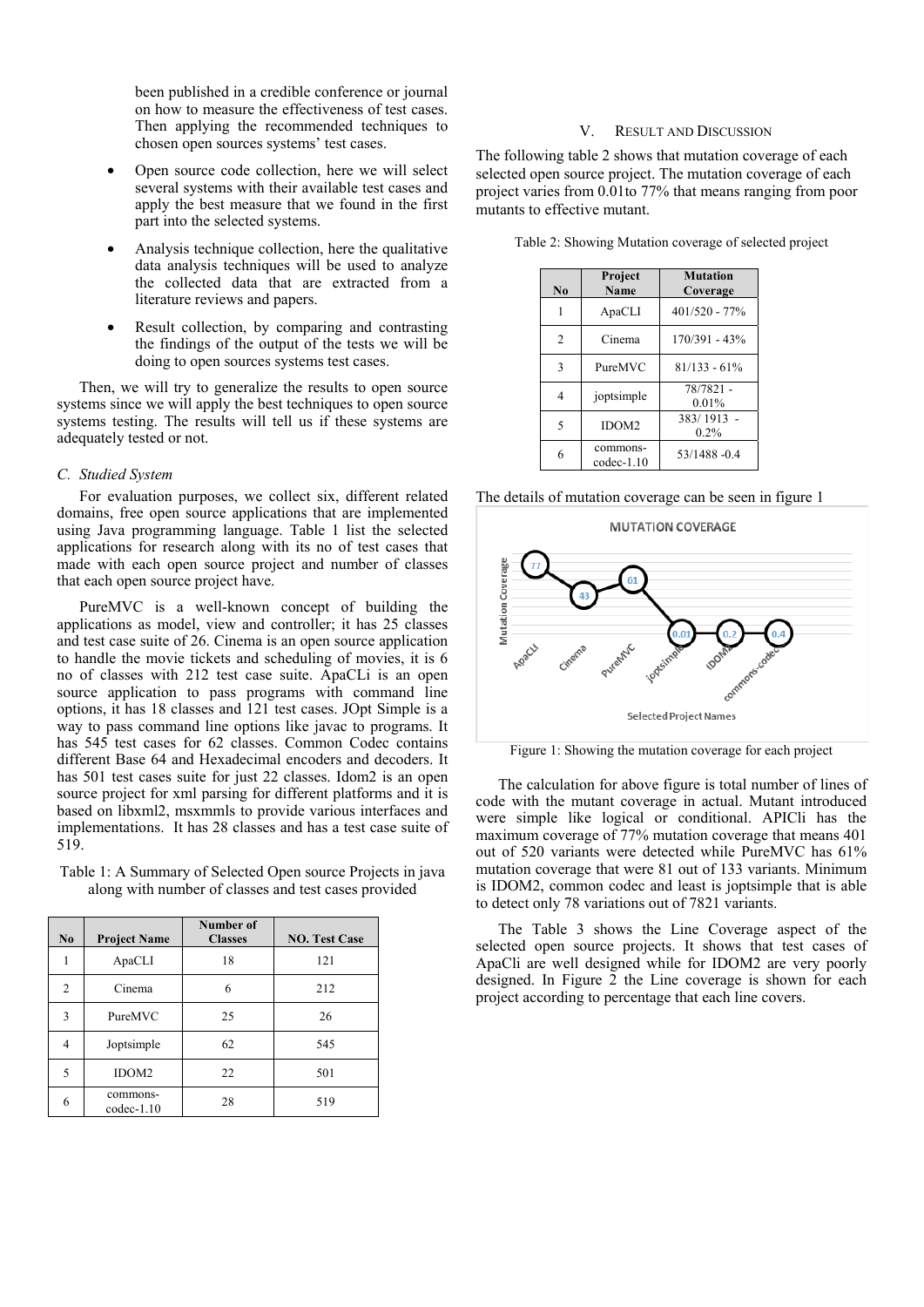| No             | <b>Project Name</b>   | <b>Line Coverage</b> |
|----------------|-----------------------|----------------------|
|                | ApaCLI                | 770/880 - 88%        |
| $\mathfrak{D}$ | Cinema                | $410/532 - 77\%$     |
| 3              | PureMVC               | $240/329 - 73\%$     |
|                | joptsimple            | 182/1233 -<br>0.148% |
|                | IDOM <sub>2</sub>     | 193/2692 - 0.07%     |
|                | commons-codec-<br>110 | 84/1805 0.5          |

Table 3: Showing Line coverage of selected project



Figure 2: Showing Line Coverage for selected project

Lower the line coverage makes the test case suite bad quality, thus for the maximum line coverage it shows that test suites are of good quality. Like for the designed test cases of ApaCLI covers 88% of lines that are 770 lines out of 880, while Cinema covers 77% of lines. Joptsimple, IDOM2 and commons-codec are very poorly designed and thus are not providing any coverage.

Difference between line coverage and mutation coverage is that higher line coverage doesn't mean that the test cases are well defined and are capable of covering all the issues. When we inserted the mutant the line coverage of 77 for application cinema reduced to 43.



## Figure 3: Showing comparison of Line Coverage and Mutation Coverage

As showing in Figure 3 the Better Line Coverage shown as line chart is not a comparative to mutation coverage. In terms of ApaCli the test are almost well designed as line coverage of 88% to 77%. But in case of Cinema the Line coverage of 77% is reduced to 48% that means of bad test suites designed. Thus mutation testing is a better way to design the test suites and it will allow better picture of test suite quality. Also in our opinion both testing techniques should be used as it can provide better picture in two directions. If the value of Line coverage and Mutation testing value are almost same with difference of 3 to 5%, the test suites and overall value of coverage exceeds 85% are well designed as can be seen in following equation

```
WD { Mutation Testing +3\% coverage >= Line Coverage }
        where minimum value is above 85%.
```
WD is well designed test case suite and value is true or false, in our picked system the test fails so it is advised to design the test suites again to provide full coverage. Also the number of test cases doesn't refer to better line or mutation coverage as shown below in following table 3. As ApaCli have 88% line coverage and 77% mutation coverage but only no of test cases are 13.77%. While Joptsimple have so many test cases but the coverage is very low. It is seen that quality of test case is more important than more number of test cases.

Table 3: Showing total percentage of test cases with total line of code

| $\mathbf{N}\mathbf{0}$ | <b>Project Name</b> | <b>Test Case Comparison</b> |
|------------------------|---------------------|-----------------------------|
| 1                      | ApaCLI              | 0.1375                      |
| 2                      | Cinema              | 0.398496241                 |
| 3                      | PureMVC             | 0.079027356                 |
| 4                      | Joptsimple          | 0.442011354                 |
| 5                      | IDOM <sub>2</sub>   | 0.186106984                 |
| 6                      | commons-codec-1.10  | 0.287534626                 |

#### VI. CONCLUSION

This research focuses on finding the best technique for finding the effectiveness of test case suite developed along with open source software. Two techniques Line code coverage and mutation testing were compared with each other; it is observed that better line coverage doesn't refer to better test suites or high quality of test suites. Mutation testing techniques allows inserting mutant in codes and comparing with old code, and can provide a better picture of coverage. We suggest that both techniques should be used in conjunction and as a comparative to each other as it can provide a comparative and actual